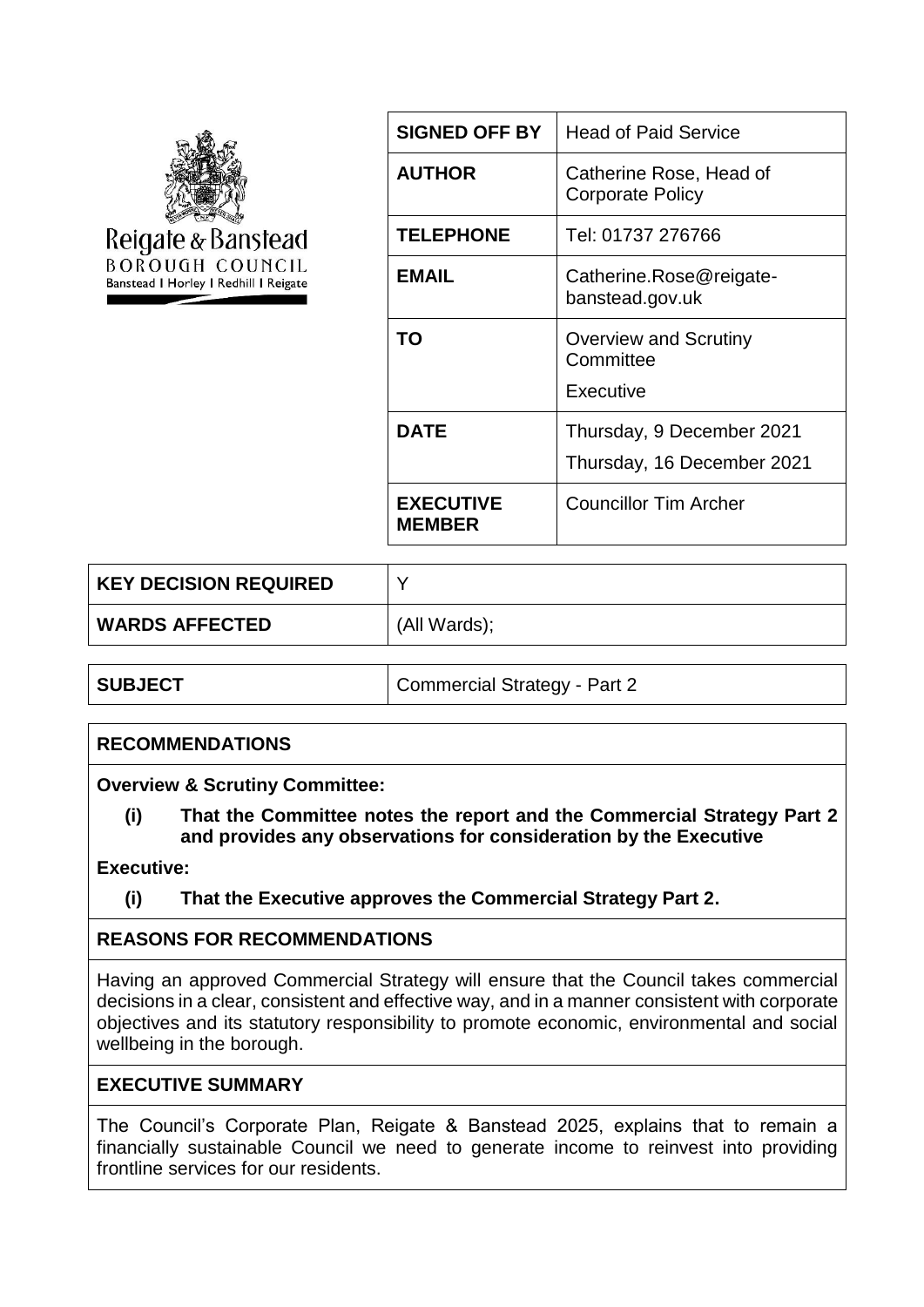In recognition of this fact, the Executive agreed a Part 1 Commercial Strategy in November 2020. This set out the overarching direction and parameters for the Council's commercial activity, including guiding principles and the categories of commercial activity that the Council will focus on. At the time, it was agreed that a Part 2 of the Strategy would be developed which would provide more detail about the implementation of commercial activity, in particular investment activity.

The Service & Financial Planning 2022/23 papers presented to the Executive in November 2021 underscore the continuing scale of the financial challenge that the Council faces, particularly in the face of an unanticipated decline in existing income sources (primarily parking income) as a result of the pandemic.

At the same time, the regulations and guidance in relation to local authority borrowing are changing, introducing more restrictive parameters within which the Council is able to carry out investment activity.

The Part 2 Commercial Strategy at Annex 1 takes into account the Council's current financial position, the latest borrowing rules and our experiences with commercial activity to date (as well as that of other local authorities). It focuses on:

- Investing in commercial assets; and
- Investing in commercial services.

It explains the approach that will be taken in relation to activity in both these areas, including the need for an evidence-based approach and robust financial business cases, risk management and mitigation and the need to balance risk and financial reward. It also explains the processes that will be applied for decision-making on commercial projects and how progress and performance will be reported.

As a subsidiary strategy to the Corporate Plan, providing more detail as to how objectives within the Corporate Plan will be implemented, the Executive has the authority to approve the Commercial Strategy. The Strategy has been developed in consultation with Commercial Ventures Executive Sub Committee (CVESC) members and informed by comments from the Commercial Scrutiny Panel.

**The O&S Committee and the Executive have authority to approve the above recommendations.**

## **STATUTORY POWERS**

1. The Localism Act 2011 introduced the General Power of Competence, which allows local authorities to do anything that individuals generally may do as long as it is not prohibited by other legislation. We are therefore able to operate more commercially, and undertake a range of different business ventures.

## **BACKGROUND**

- 2. Since the Council's 2015-2020 Corporate Plan was adopted, the Council has had an ambition to be an increasingly commercial organisation.
- 3. In 2018, a member task group reviewed the Council's commercial arrangements in place at that time, and recommended a number of changes in approach based on the Council's experiences to date, including the creation of a new Commercial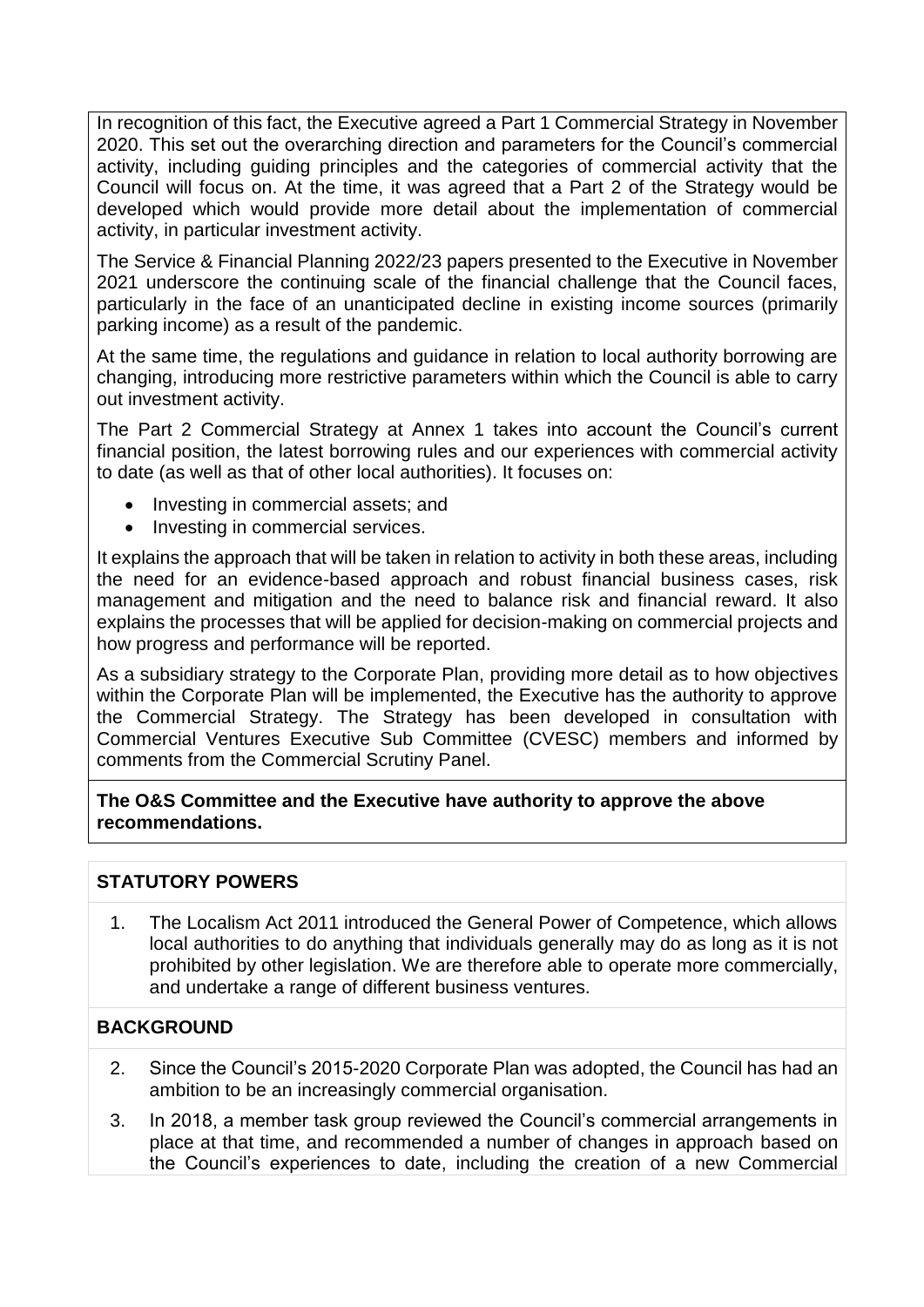Ventures Executive Sub Committee (CVESC) and a good practice Framework and Checklist to guide future commercial activity. The CVESC was set up in May 2019.

- 4. In early 2020, the Council agreed its new Corporate Plan, Reigate & Banstead 2025. This plan sets out the Council's priorities for the period 2020-2025 and explains how it will focus its resources and deliver services to those living, working and spending time in the borough.
- 5. Recognising the financial challenges that the Council is faced with, Reigate & Banstead 2025 includes the objective to "generate additional income and build our financial resilience, in order to sustain services, through responsible and sustainable commercial activities". It identifies that the Council will develop a Commercial Strategy to inform its income generation activities.
- 6. In November 2020, the Executive agreed the Commercial Strategy Part 1 which sets out the overarching direction and parameters for the Council's commercial activity. The Part 1 Strategy explains the categories of commercial activity that the Council will undertaken and sets out three Guiding Principles that will underpin all the Council's work in this area, as follows:
	- a. Principle 1: Our commercial activity will be ethical, and consistent with the Council's statutory responsibility to promote economic, environmental and social wellbeing in the borough, and our corporate objectives
	- b. Principle 2: Any commercial decisions will be based on a robust assessment of the business case using consistent criteria (to be detailed in Part 2 of this Strategy), and appropriate due diligence and risk assessment
	- c. Principle 3: Surplus income generated through our commercial activities will be used to ensure the financial sustainability of the Council and continued delivery of services for local people.
- 7. At the same time as agreeing the Commercial Strategy Part 1, the Executive agreed to support the ongoing development of a Part 2 Commercial Strategy, to be brought to a future meeting.

# **KEY INFORMATION**

## **The Council's current financial position**

8. The Service & Financial Planning 2022/23 report presented to the Executive in November 2021 provides an up-to-date picture of the Council's financial position. This outlines that at the time of preparing the report the Council faces a potential budget gap of £0.718 million in 2022/23 with that gap forecast to increase further in future years. Over the medium term, therefore, action will be required to continue to pursue projects that generate new sources of income (as well as the Council seeking ways to use existing resources more efficiently).

## **Changes to borrowing rules**

9. Recent changes to the rules around local authorities borrowing to fund their activities mean that the Council will only be able to generate income to contribute to addressing the funding gap if the income stream that we receive is incidental to the main purpose of the investment.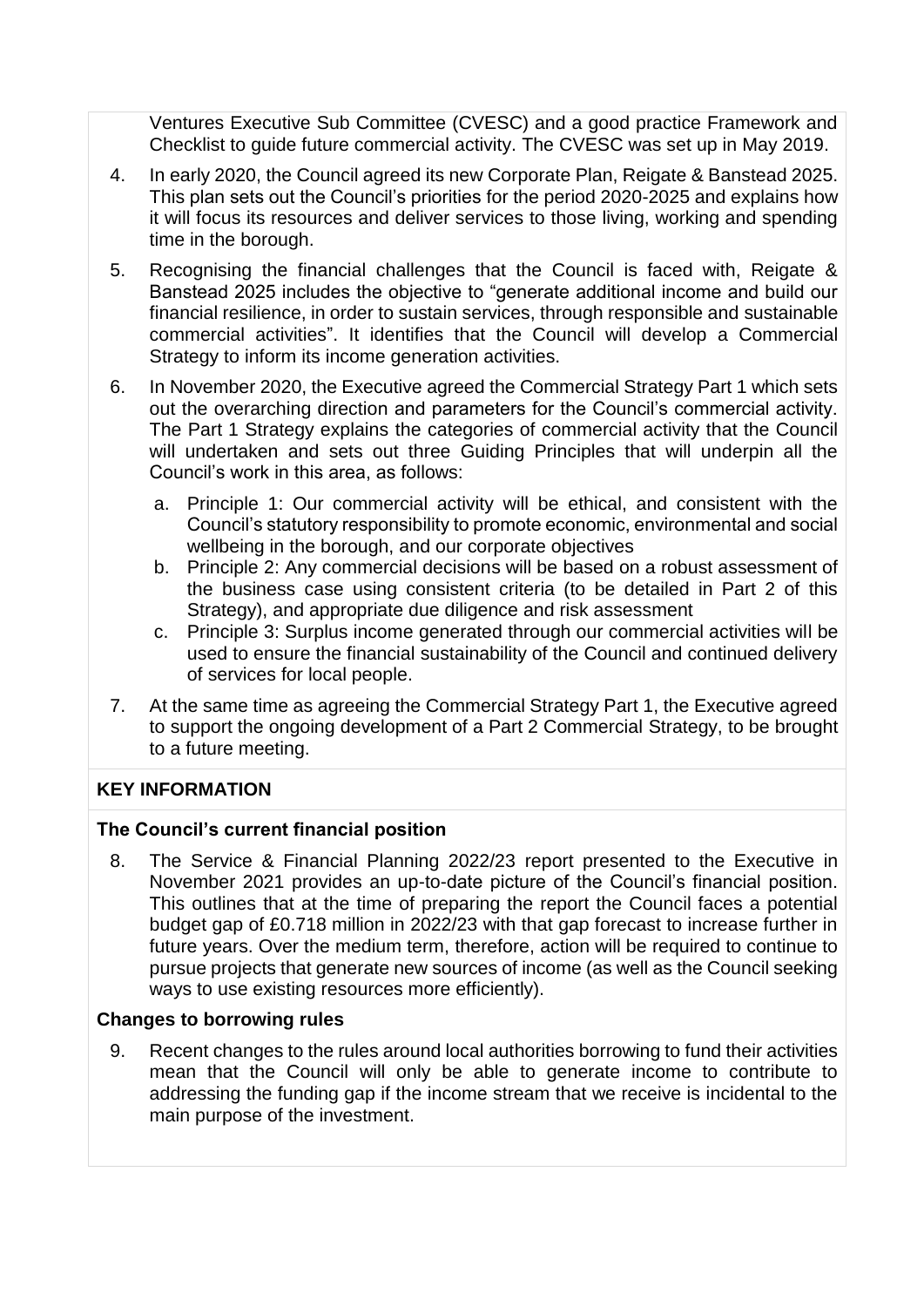#### **Learning from experience and best practice**

- 10. Acting more commercially as a local authority is not free from pitfalls. To inform the Part 2 Commercial Strategy the experiences of a range of local authorities was considered. The Council's own experience in relation to commercial activity has also been reflected upon. This suggests that our future commercial activity should be underpinned by:
	- a. A thorough understanding of investment opportunities including the preparation of robust business cases and risk assessments
	- b. Progressing commercial projects using our established project management frameworks and reporting processes
	- c. Using our established governance structures to ensure that decision-making is transparent (accepting that there will a need to treat commercially sensitive information as exempt); and
	- d. Focusing on activity in areas where the Council already has experience, skills and expertise, and continuing to 'grow' in-house skills and expertise, supplemented by external advice where appropriate

#### **Investing in commercial assets**

- 11. While the Council is no longer able to borrow to invest in assets purely for commercial reasons, asset activity remains an important tool available to the Council, enabling the generation of income as a by-product of delivering broader corporate objectives such as housing and regeneration activity, either directly or indirectly via a company.
- 12. The Commercial Strategy Part 2 explains the various types of asset activity that the Council may undertake, and the things that will be taken into account as opportunities in these areas are considered and developed.
- 13. The priority areas of Council activity in this area will be:
	- Evidence: Ensuring a robust understanding of our asset portfolio and its performance
	- Asset management: Maximising value from the assets that we currently own and /or manage for commercial income
	- Asset (re-)development: Securing new income streams and/or capital receipts from development projects
	- Asset disposal: Disposing of assets that are currently underperforming or surplus to requirement; and
	- Asset acquisition: Purchasing assets which deliver broader benefits in line with our Corporate Plan.
- 14. The Council is already undertaking work in this are, for example, with income due to be generated from its Marketfield Way and Cromwell Road developments. By maintaining a pipeline of asset projects based around these priorities we will ensure that asset-related work continues to contribute to addressing the Council's funding gap and that future resource requirements (both financial and skills/expertise) are considered at the appropriate time.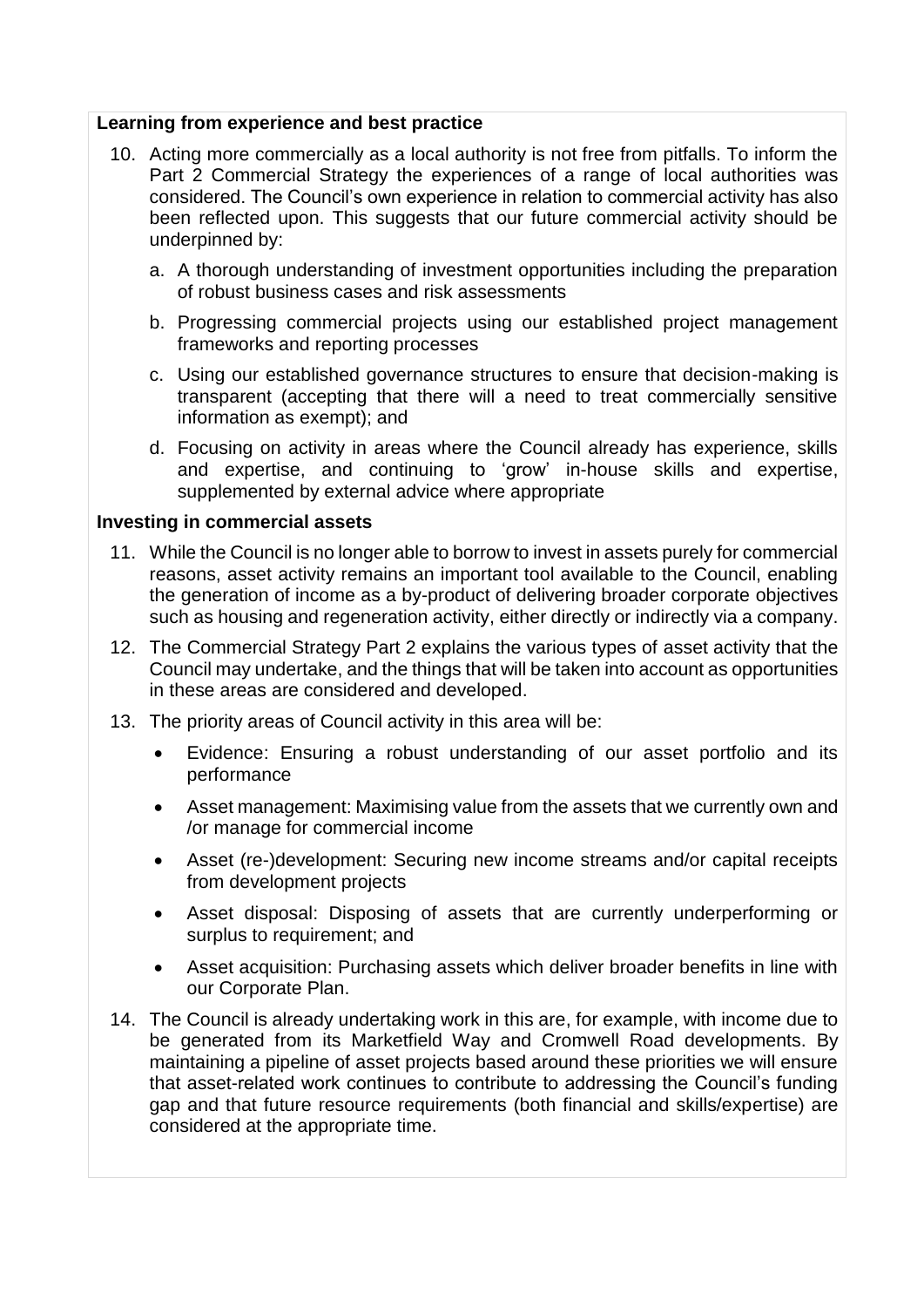#### **Investing in commercial service activity**

- 15. The Council also has the ability to generate income (or make savings) by taking a commercial approach to some elements of its service-related activity. This includes through trading activity and the setting of fees and charges.
- 16. The Commercial Strategy Part 2 explains how in taking forward proposals in these areas - a robust understanding of the customer base and/or relevant markets will be needed, along with ensuring that appropriate measures are in place to deliver the activity whilst ensuring that core or statutory activities will not be compromised.
- 17. The priority Council activities in this area will be:
	- Continuing to incrementally grow our existing trading activities for medium-term income generation and introducing commercial into services we currently provide non-commercially or that align with our remit; and
	- Maximising income from existing non-statutory fees and charges and introducing new non-statutory fees and charges where appropriate
- 18. The Council already undertakes some trading activity (for example in relation to revenues, benefits and fraud work and trade waste). The Part 2 Commercial Strategy sets parameters for future activity in this area to be undertaken in a way that contributes to the longer term financial sustainability of the Council whilst also ensuring that risks are carefully managed.

### **OPTIONS**

- 19. The options available to the Executive are as follows:
	- Option 1: Approve the Commercial Strategy Part 2 appended at Annex 1. This option is recommended. Having an up-to-date strategy in place will ensure clarity and transparency about what the Council is seeking to achieve through its commercial activity and the processes in place to achieve this.
	- Option 2: Request amendments to the Commercial Strategy Part 2 appended at Annex 1 before it is approved. This option is not recommended. The strategy at Annex 1 has been subject to consultation with the CVESC and the Commercial Scrutiny Panel, as well as the Overview & Scrutiny Committee; and further delay may constrain or delay the ability of the Council to progress its activity in this area.
	- Option 3: Do not approve the Commercial Strategy Part 2. This option is not recommended. The Executive has previously agreed that a Part 2 should be developed, and further delay may constrain or delay the Council's ability to progress commercial activity, which will impact on the longer-term financial sustainability of the Council.

### **LEGAL IMPLICATIONS**

- 20. There are no direct legal implications associated with the approval of the Commercial Strategy Part 2.
- 21. The Strategy does, however, identify some of the general legal risks associated with commercial activity. It will therefore continue to be important that appropriate legal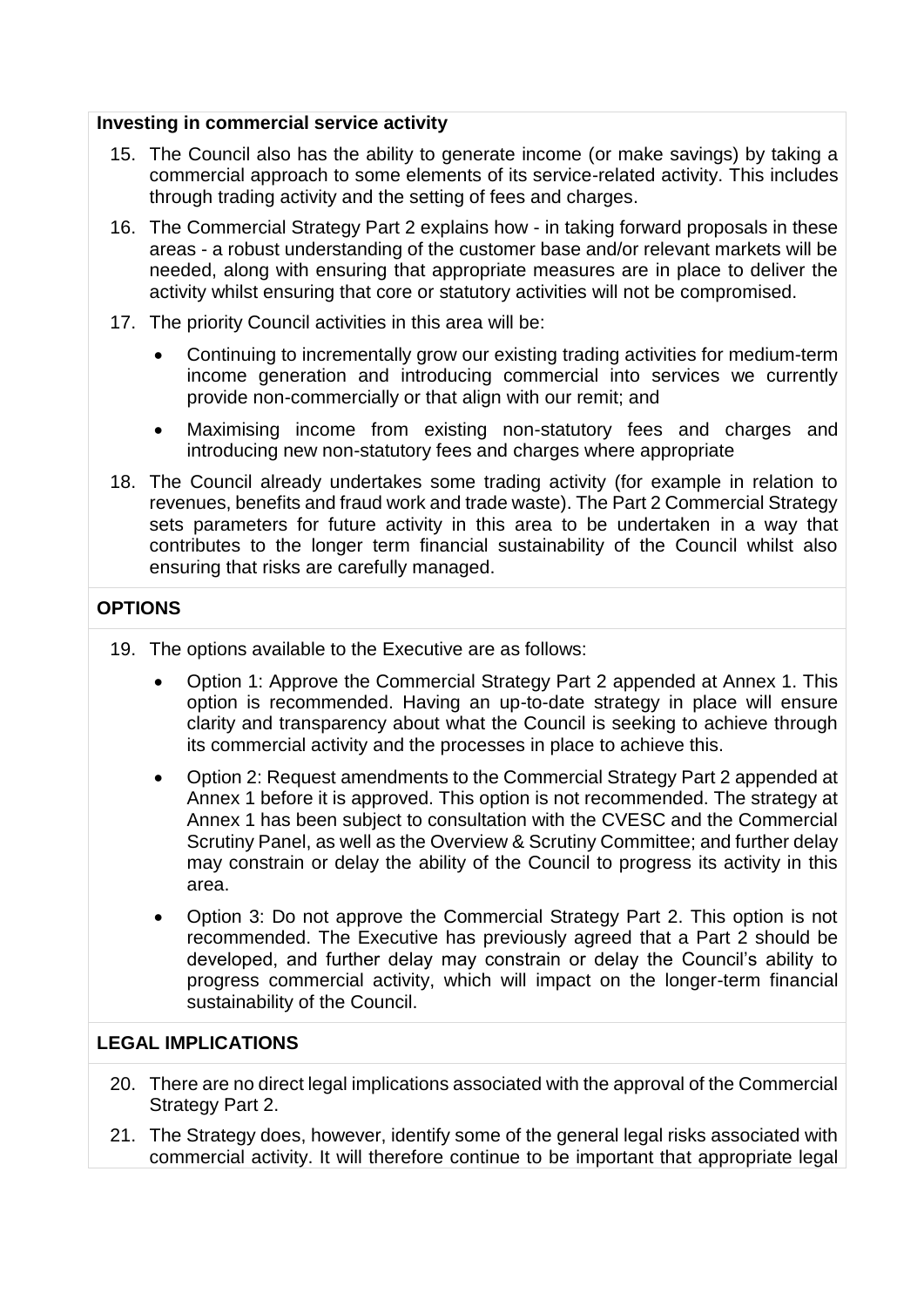advice (including from external advisors) be sought on commercial investment proposals as they are developed and implemented.

### **FINANCIAL IMPLICATIONS**

- 22. The importance of income generation as a means of the Council securing funding for service provision is recognised in the Corporate Plan and Commercial Strategy Part 1 and underscored by the November 2021 Service & Financial Planning 2022/23 report.
- 23. Whether property-related or service-related, commercial activity may require initial or ongoing funding in order to secure commercial income streams or capital receipts. For example, revenue funding may be required to market properties for lease, or for staff to expand traded services; or capital funding may be required to purchase property or equipment. Section 6 of the Commercial Strategy Part 2 provides more information about how revenue funding, feasibility funding and capital funding decisions will be taken, and how income will be reported on.
- 24. The Commercial Strategy Part 2 is based on the fact that the Council will need to borrow to fund future capital investment activities, but also recognises the latest CIPFA guidance and the increased constraints on Public Works Loan Board funding recently confirmed by Government. The approach proposed is consistent with those rules.

#### **EQUALITIES IMPLICATIONS**

- 25. Under the Equality Act 2010, we have a duty to have due regard to the need to eliminate unlawful discrimination, harassment, victimisation and other prohibited conduct; and advance equality of opportunity and foster good relations between people who share a protected characteristic and those who do not share it. This duty applies to all decisions made in the course of exercising the Council's public functions.
- 26. The Commercial Strategy Part 2 does not have any direct implications for staff, residents or other service users including those with protected characteristics. Rather it sets out broad parameters for the delivery of commercial activity by the Council.
- 27. The requirement for equality impact to be assessed is incorporated within the Council's Project Management Framework. It will be important that the equality impacts of individual commercial projects are fully considered and that, in developing proposals, consideration is given to how positive impacts can be increased for those with protected characteristics, as well as how negative impacts can be reduced.

### **COMMUNICATION IMPLICATIONS**

- 28. The Commercial Strategy Part 2 will be publicly available on the Council's website alongside Part 1.
- 29. No dedicated communication activity is planned in relation to the Commercial Strategy Part 2. However, communications activity may take place in relation to specific commercial activities or projects referenced in the Strategy: the need for this will be considered on a case by case basis.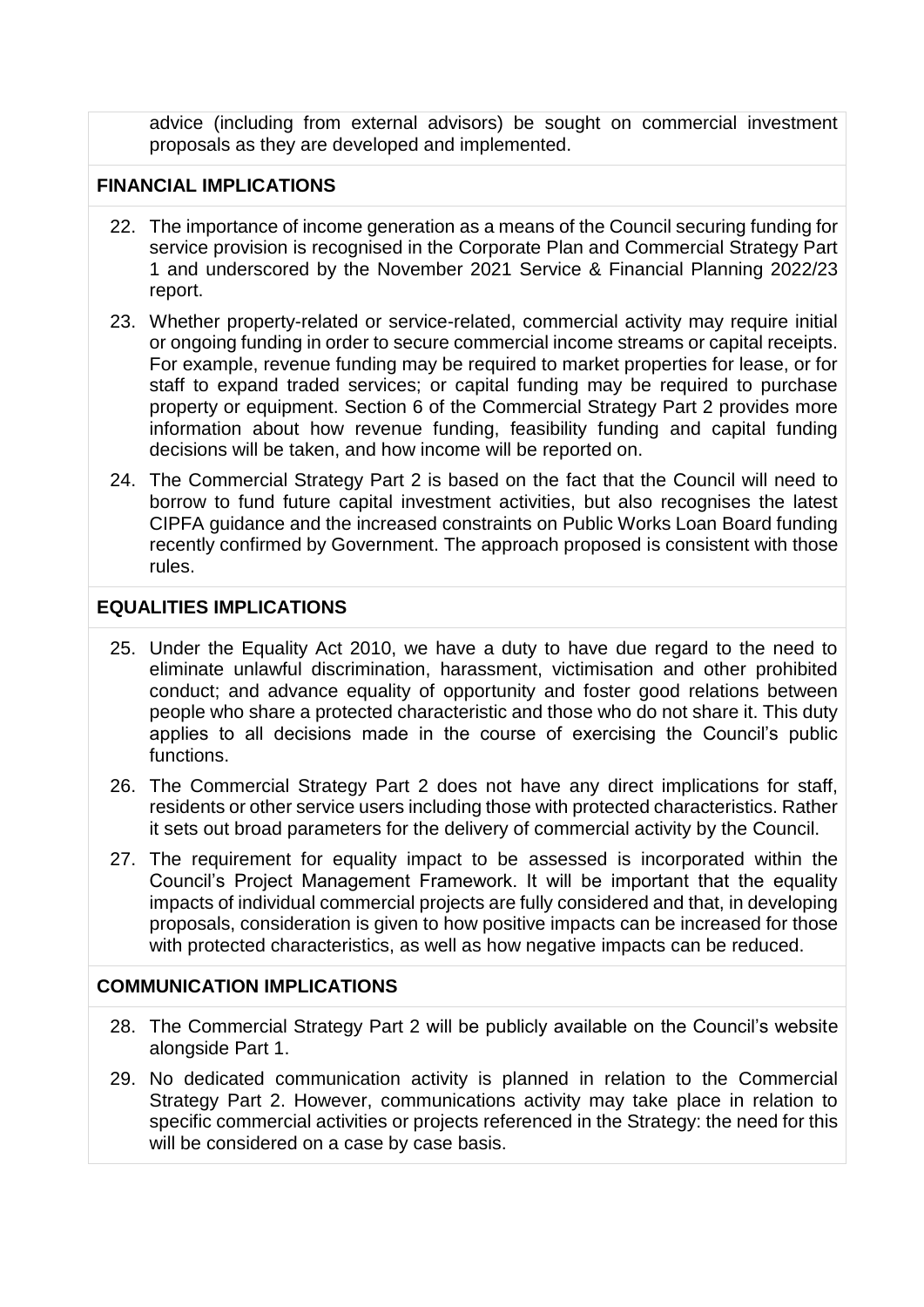### **RISK MANAGEMENT CONSIDERATIONS**

- 30. The future financial sustainability of the Council is an identified risk on the Strategic Risk Register. The risk register recognises that the Council is expecting to be increasingly reliant on income from fees, charges and its treasury and commercial investments. It identifies a range of controls and mitigating actions, including ensuring that the Council continues to invest in skills and expertise to support delivery of the Council's financial and commercial objectives while managing associated risks.
- 31. The Commercial Strategy Part 2 provides a summary of the key (general) risks associated with commercial property-related and service-related activity. Projectspecific risks and operational risks will be identified and managed through the Council's project management framework and the Council's operational risk registers respectively.

## **ENVIRONMENTAL SUSTAINABILITY IMPLICATIONS**

- 32. No direct environmental implications have been identified associated with the Commercial Strategy Part 2. It will be important that the environmental implications (positive or negative) of commercial property-related and service-related activity are fully considered within business cases and through the decision-making process.
- 33. As the Council delivers its Environmental Sustainability Strategy there may be some income generating or 'invest to save' opportunities associated with that work, which can be explored as project business cases are developed.

## **OTHER IMPLICATIONS**

- 34. Human Resources: The Commercial Strategy Part 1 recognises the need to embed a commercial culture within the organisation and ensure that our commercial activities are properly resourced. The focus in the Commercial Strategy Part 2 on activity that aligns with corporate objectives and our existing areas of expertise means that current staff resources are well placed to undertake this work. However:
	- a. In some cases, fixed-term staff resources may be recruited to oversee the delivery of particular projects with a commercial element; and
	- b. If the appropriate technical or commercial expertise does not exist 'in house', or where a second opinion or 'critical friend' is considered beneficial, external consultants may be used. This could include (but may not be limited to) legal, financial and property-market advice.

### **CONSULTATION**

- 35. Members of the CVESC have been consulted as part of the preparation of this Part 2 Strategy.
- 36. The Commercial Strategy Scrutiny Panel considered the emerging Part 2 approach at a meeting in October 2021, where they raised a number of observations including:
	- a. There were benefits and disadvantages to different models and approaches to commercial practice